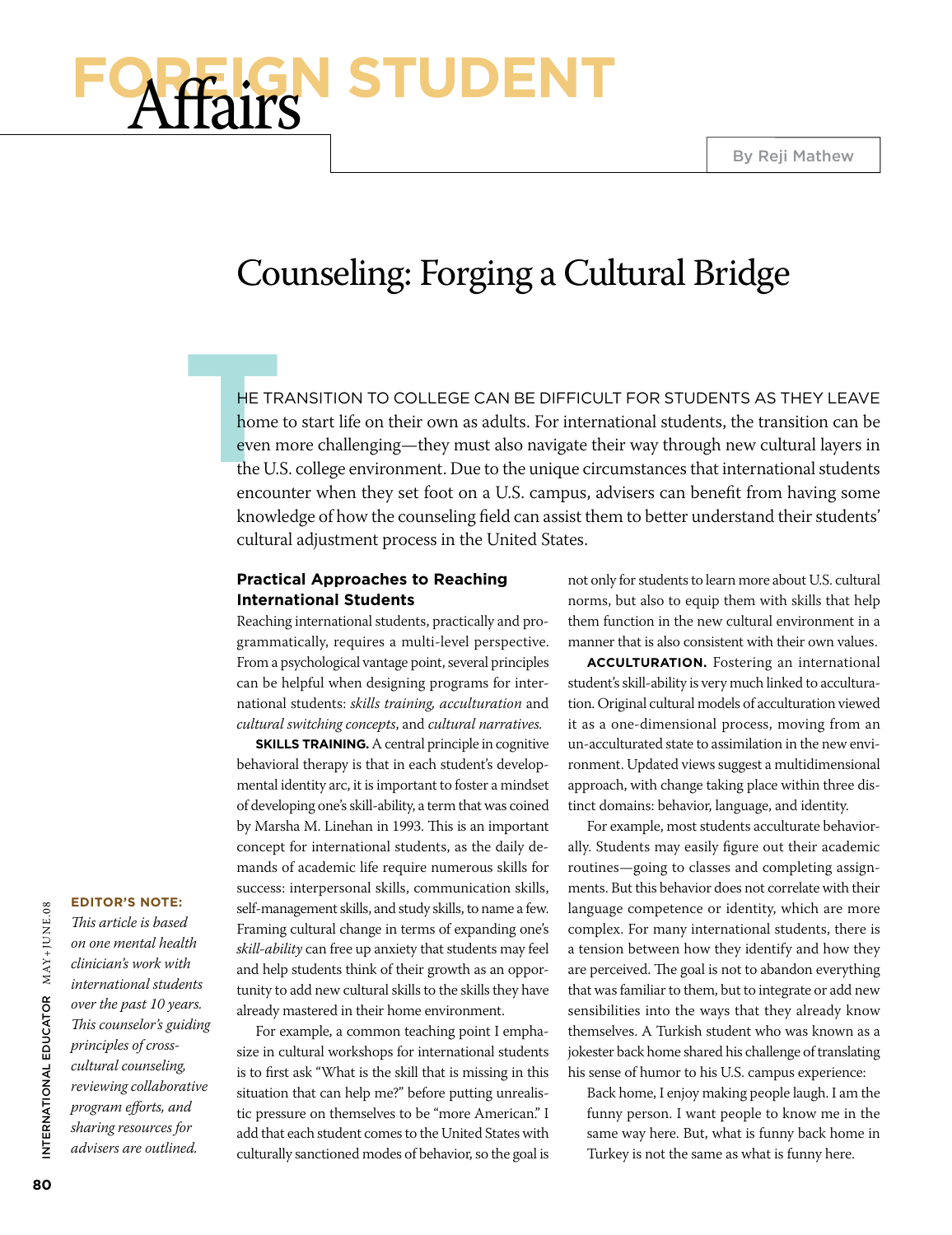#### **Cultural switching concepts.**

Another helpful psychological construct that can be pivotal in understanding the international student's emotional experience is the concept of *cultural frame switching* (this term was coined by researchers Hong, Morris, Chiu, and Benet-Martinez in 2000)*.* The construct of cultural frame switching looks at the ability of bicultural individuals to switch between internalized cultural meaning systems in response to environmental and social cues. This is an important idea, because it is crucial to be mindful not only of how international students establish identity, but also of the ability to adapt throughout the course of the day between different relational styles. Being multicultural requires the ability to access different skills (switch cultural frames) in competing cultural environments. Using this concept, I ask the following questions in workshops: What is the cultural style of the student? Within their cultural style, what feels natural, what are the points of conflict? Is the original cultural style compatible with the host culture? One student from Thailand exemplified this example nicely: her style was more observant and experiential—she had to learn to be more expressive. After learning this concept, she learned how to switch between U.S. and Asian styles and learned when to take a break:

I learned to talk more and be assertive in class…and with American students. I know my grades depend on participation. I have made two friends by being assertive… but, by the end of the week, I feel tired. I am glad to be with my own friends where we could be together and not talk so much.

**Cultural narratives.** Finally, a narrative perspective is very informative in understanding international students. When working with students, it is important to listen for the multiple influences, or story lines, that shape people. For international students, identity is often rooted in a myriad of sources, some of which may be unfamiliar to us. Once such example comes from a counseling session with a Mexican student from an impoverished background, who was about to complete her Ph.D.

### Cultural Skills Worksheet for International Students

#### **Communication Skills**

Communication is the most challenging skill for international students to master. Here are a few tips to keep in mind as you negotiate the process of learning to communicate in the United States.

Remember that communication is a process. Even among individuals who speak the same language, communication is an effort.

When communication situations go wrong, debrief. Build on mistakes and disappointments instead of being overly self-critical.

When communication situations are tough, ask yourself, Is this a difficult situation or difficult person? The key is to remember to problem solve when communication problems develop.

English proficiency is a common concern for most students. It can be helpful to do an honest check-in to determine where you need help.

Do you think you are struggling with a language problem (finding the words) or a feelings problem (anxiety)?

#### **Coping Skills**

The next time you have a problem try the skill of *analyze before you personalize.* Most problems are not black or white. There are many parts to a problem. Take a moment, talk it out, and decide what steps to take.

Practice self-help. The United States has a culture that that values self-help. This means that you can identify a need, for example time management, how to flirt, or how to communicate, and seek out the self-help through an expert or workshop.

It can be hard to adjust to a new cultural environment when you have mixed feelings. When you think you are having difficulties with this, it can be helpful to evaluate your feelings. Do a values check-in on yourself. Are you struggling with value confusion—You do you not understand the norms around you—or value conflict—You do understand the norms, but they are not compatible with your own values.

Adjusting to a new country is challenging even under the best of circumstances. On what levels do you feel you have made the transition? Where do you need the help?

❏ Language, ❏ Behavior, ❏ Identity?

#### **People Skills**

People skills take time. The most important goal should be to grow into a people-style that fits with your cultural values and views of yourself.

Look for creative ways to translate your home identity to your new cultural environment. If you are a dancer at home, would you consider joining a dancing class or club? Many activities are cross-cultural, and people from various backgrounds can come together for a mutual goal.

Plan for daily opportunities for emotional refueling. For example, if you have to be more expressive than you normally are in your cultural background, find outlets for more familiar ways of relating.

Cultural change can feel like both a loss and an opportunity. Cultural switching concepts can be helpful to ease your transition: Can you adapt to different behaviors in different contexts while preserving a core identity? If so, what are these core qualities you would like to preserve? What skills/ qualities would you like to grow into?

Improve your communication skills. We are always negotiating the ways people view us. Good communication can help build connections.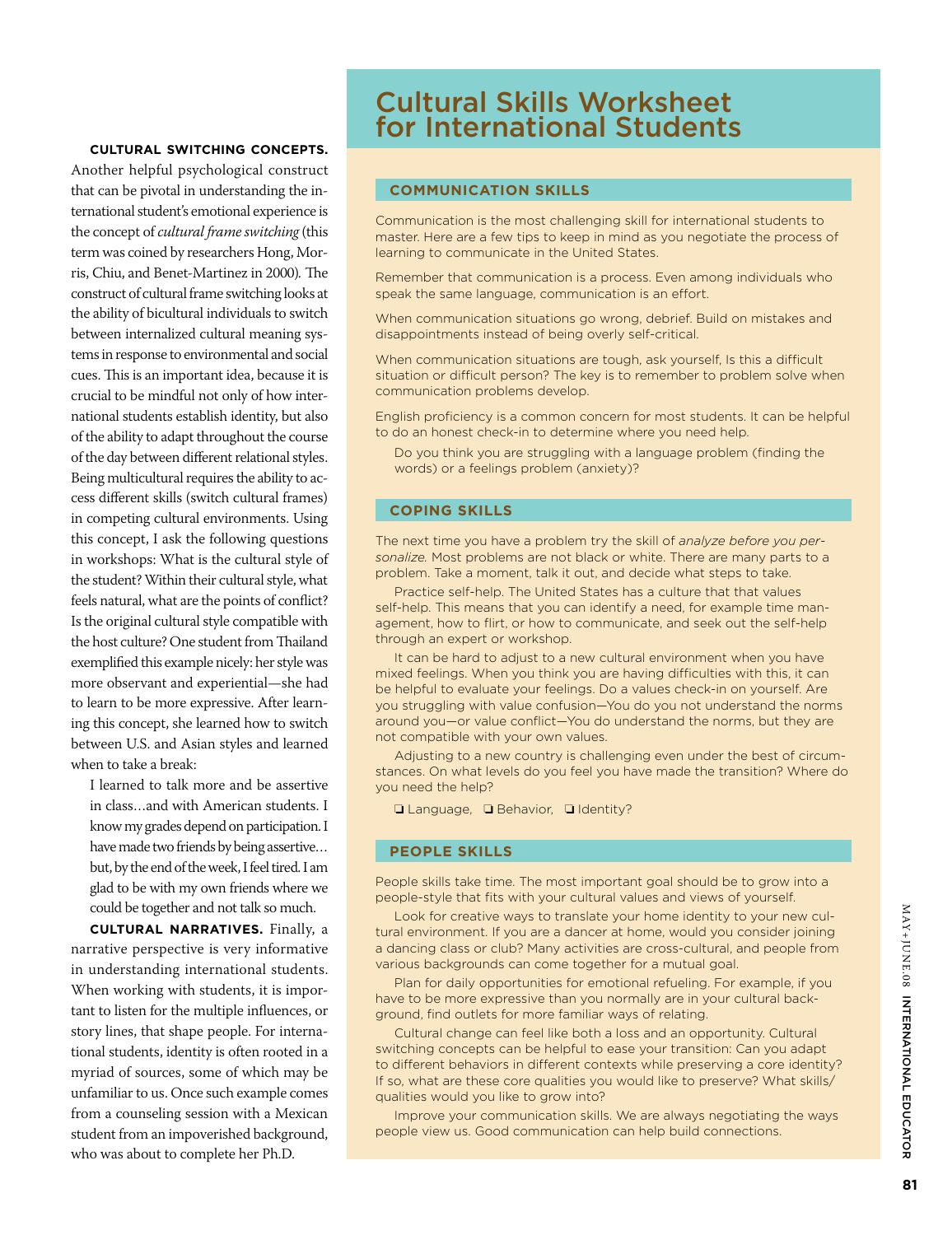I cannot describe to you where my family comes from. No one in my family has …education. It is more than feeling different from them. I am not the same anymore. I am going to have a different life. I don't know how to handle this.

Attachments run deep, not only to family members, but also to cultural symbols such as religion. In many parts of the world, these additional domains hold equal weight to family of origin. Providing room for dialogue about alternate story lines that help or hinder student's development is critical.

#### **Reaching International Students Programmatically**

At New York University, I have had the unique opportunity to establish a collaborative alliance with the Office of International Students and Scholars. We have established a collaborative outreach on several levels. First, I have been available as a direct counseling resource to the office. Second, we co-authored a psychoeducational brochure informing international students of the ways that counseling is used in the United States: *The Role of Counseling in the United States.* Third, we have co-led a successful cultural skills training course, "American Ways." The course is a socialization

## **Glossary**

Acculturation: A process of learning and adapting to the norms, behaviors, and values of a new cultural environment.

**Cultural narrative: This refers** to the angle or perspective from which we listen to an individual's story. Cultural narratives can have their roots in ethnicity, class, race, or gender.

Cultural frame switching: The capacity of an individual to alternate between different styles of relating. For example: Western style—expressive vs. Eastern style—observing.

**Options shock:** Similar to culture shock, where an individual has a difficult time absorbing difference, this term refers to situations where an individual has a difficult time understanding how to utilize resources that are different from those in their own cultural environment.

workshop series set in the U.S. cultural perspective, which assists students with the skills required to negotiate acculturation challenges over four major areas: understanding cultural norms, communication skills, negotiation skills, and academic skills.

# **STUDY IN AUSTRALIA**



Bond University's Study Abroad program gives you the opportunity to study for a semester or for a full degree at Australia's leading independent university\*, located in the heart of Queensland's vibrant Gold Coast, one hour from Brisbane. Start your 14 week semester in September, January or May.

For more information, visit www.bond.edu.au or email international@bond.edu.au \*2008 Good Universities Guide



To further illustrate the application of the psychological principles noted earlier, I will explain a few ideas from the counseling side of this collaboration. To begin, when I am working on cultural programming of any kind, I have always found the challenge is not only to explain cultural differences, but on a deeper level, to find a way to bridge conceptual gaps. Based on my cultural research, I promote the idea of *concept education.* This has been a helpful intervention, formulated from my clinical work, to navigate cultural impasses. For example, in the workshops we teach at NYU/OISS, before we introduce the services available to students on campus, we first introduce students to the concept of self-help. I explain that in U.S. culture, there are self-help books and workshops on topics ranging from balancing your budget to flirting, and it is culturally acceptable to identify a need and seek out help for it in a public forum. What I have discovered is that often students are not only experiencing culture shock when adjusting to the United States, but also *options shock.* So before students can make use of all the services on campus, I introduce a cultural concept such as self-help to ease transition into this new mode of behavior.

Another teaching point of the workshop series is encouraging students to commit to evaluating their feelings about all the cultural changes that may be expected of them. What this means is that the educators can dialogue with students about the opposing forces in their lives. Cultural modes of behavior are reinforced in each society by shared values. This is where it can be helpful to encourage students to tease out *value confusion versus value conflicts.* For example, some cultures value observing and listening, while other cultures value direct expression. It can be very helpful to tease out the cultural challenges that students will have to face and encourage them to evaluate their feelings and anxieties about new modes of behavior.

Returning to the concept of cultural switching, it can also be helpful to use this as a tool in cultural programming. It is common for international students, overly eager to adapt to U.S. ways, to superficially impose